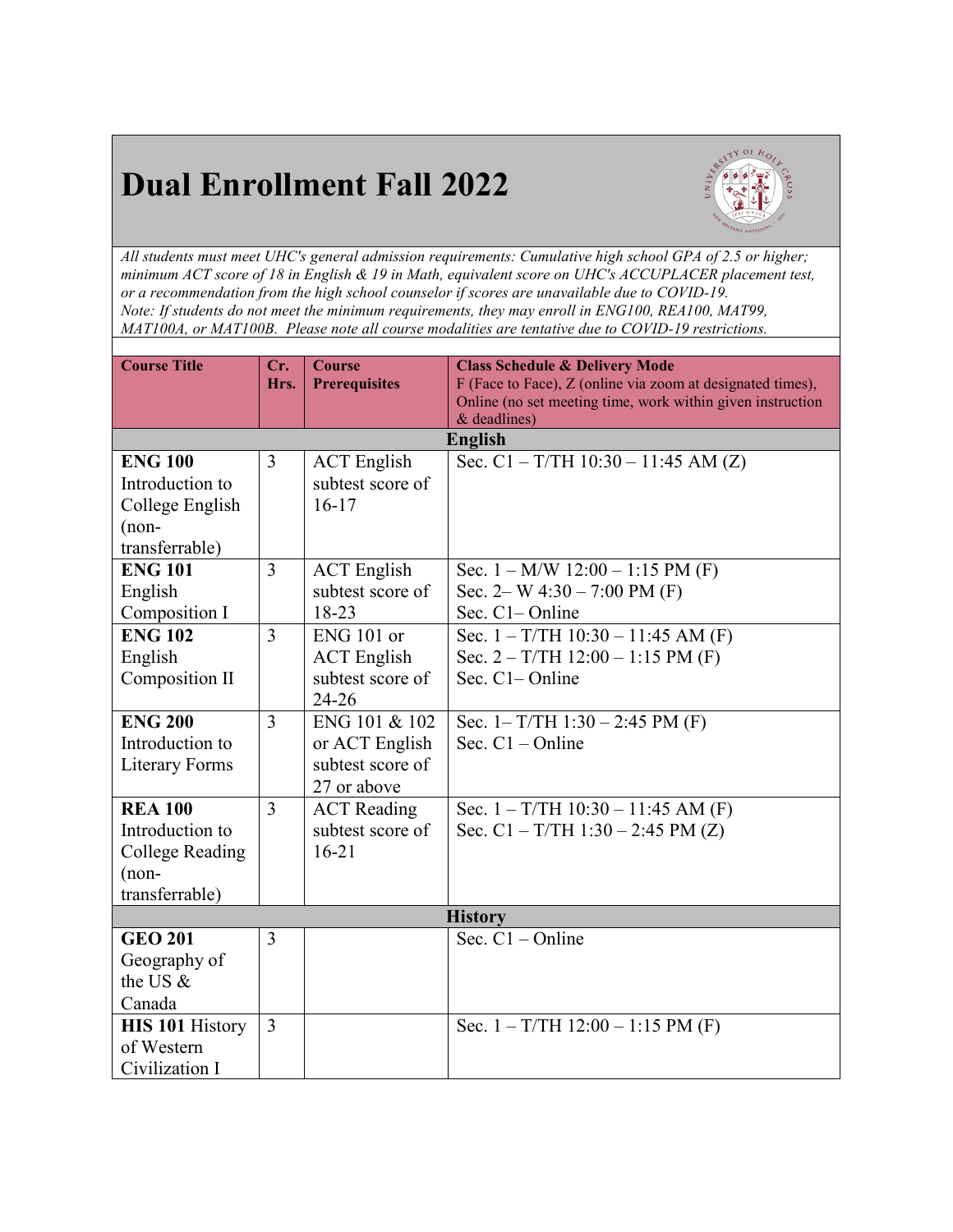| <b>HIS 102 History</b> | 3              |                      | Sec. $1 - M/W$ 1:30 $- 2:45 PM$ (F)                                          |
|------------------------|----------------|----------------------|------------------------------------------------------------------------------|
| of Western             |                |                      |                                                                              |
| Civilization II        |                |                      |                                                                              |
| <b>Course Title</b>    | Cr.            | <b>Course</b>        | <b>Class Schedule &amp; Delivery Mode</b>                                    |
|                        | Hrs.           | <b>Prerequisites</b> | F (Face to Face), Z (online via zoom at designated times),                   |
|                        |                |                      | Online (no set meeting time, work within given instruction<br>$&$ deadlines) |
| <b>HIS 201 History</b> | 3              |                      | Sec. $1 - M/W$ 9:00 $- 10:15$ AM (F)                                         |
| of United States       |                |                      |                                                                              |
| I                      |                |                      |                                                                              |
| <b>HIS 202 History</b> | $\overline{3}$ |                      | Sec. $1 - M/W$ 12:00 $- 1:15 PM$ (F)                                         |
| of United States       |                |                      |                                                                              |
| $\rm II$               |                |                      |                                                                              |
|                        |                |                      | <b>Mathematics</b>                                                           |
| <b>MAT 099</b>         | 3              | <b>ACT</b> Math      | Sec. $1 - T/TH$ 9:00 - 10:15 AM (F)                                          |
| Fundamentals of        |                | subtest score of     | Sec. C1 – M/W 5:45 – 7:00 PM $(Z)$                                           |
| <b>Mathematics</b>     |                | $16-17$              |                                                                              |
| $(non-$                |                |                      |                                                                              |
| transferrable)         |                |                      |                                                                              |
| <b>MAT 100A</b>        | 3              | <b>ACT Math</b>      | Sec. $1 - T/TH$ 10:30 – 11:45 AM (F)                                         |
| Introduction to        |                | subtest score of     | Sec. $C1 - T/TH$ 5:45 – 7:00 PM (Z)                                          |
| College Algebra        |                | 18                   |                                                                              |
| $I$ (non-              |                |                      |                                                                              |
| transferrable)         |                |                      |                                                                              |
| <b>MAT 100B</b>        | 3              | <b>ACT Math</b>      | Sec. $1 - T/TH$ 1:30 – 2:45 PM (F)                                           |
| Introduction to        |                | subtest score of     | Sec. $C1 - M/W$ 5:45 - 7:00 PM (Z)                                           |
| College Algebra        |                | $19 - 21$            |                                                                              |
| $II$ (non-             |                |                      |                                                                              |
| transferrable)         |                |                      |                                                                              |
| <b>MAT 105</b>         | $\overline{3}$ | <b>ACT Math</b>      | Sec. $1 - T/TH$ 10:30 - 11:45 AM (F)                                         |
| College Algebra        |                | subtest score of     | Sec. $2 - M/W$ 9:00 $- 10:15$ AM (F)                                         |
|                        |                | $22 - 24$            | Sec. C1 - Online                                                             |
| <b>MAT 160</b>         | 3              | Math 105             | Sec. $1 - T/TH$ 1:30 – 2:45 PM (F)                                           |
| Introductory           |                | College Algebra      | Sec. C1 - Online                                                             |
| <b>Statistics</b>      |                |                      | <b>Science</b>                                                               |
| <b>BIO 101</b>         | 3              | ENG 101 and          | Sec. $1 - T/TH$ 12:00 – 1:15 PM (F)                                          |
| General Biology        |                | MAT 105;             | Sec. C1 - Online                                                             |
|                        |                | concurrent           |                                                                              |
|                        |                | enrollment with      |                                                                              |
|                        |                | <b>BIO 101</b>       |                                                                              |
| <b>BIO 101L</b>        | 1              | Concurrent           | Sec. $1 - T/TH$ 1:30 – 2:45 PM (F)                                           |
| <b>General Biology</b> |                | enrollment in        | Sec. C1 - Online                                                             |
| Lab                    |                | <b>BIO 101</b>       |                                                                              |
| <b>CHE 141</b>         | 3              | <b>MAT 105;</b>      | Sec. $C1 - M/W$ 1:30 – 2:45 PM (Z)                                           |
| General                |                | concurrent           |                                                                              |
| Chemistry I            |                |                      |                                                                              |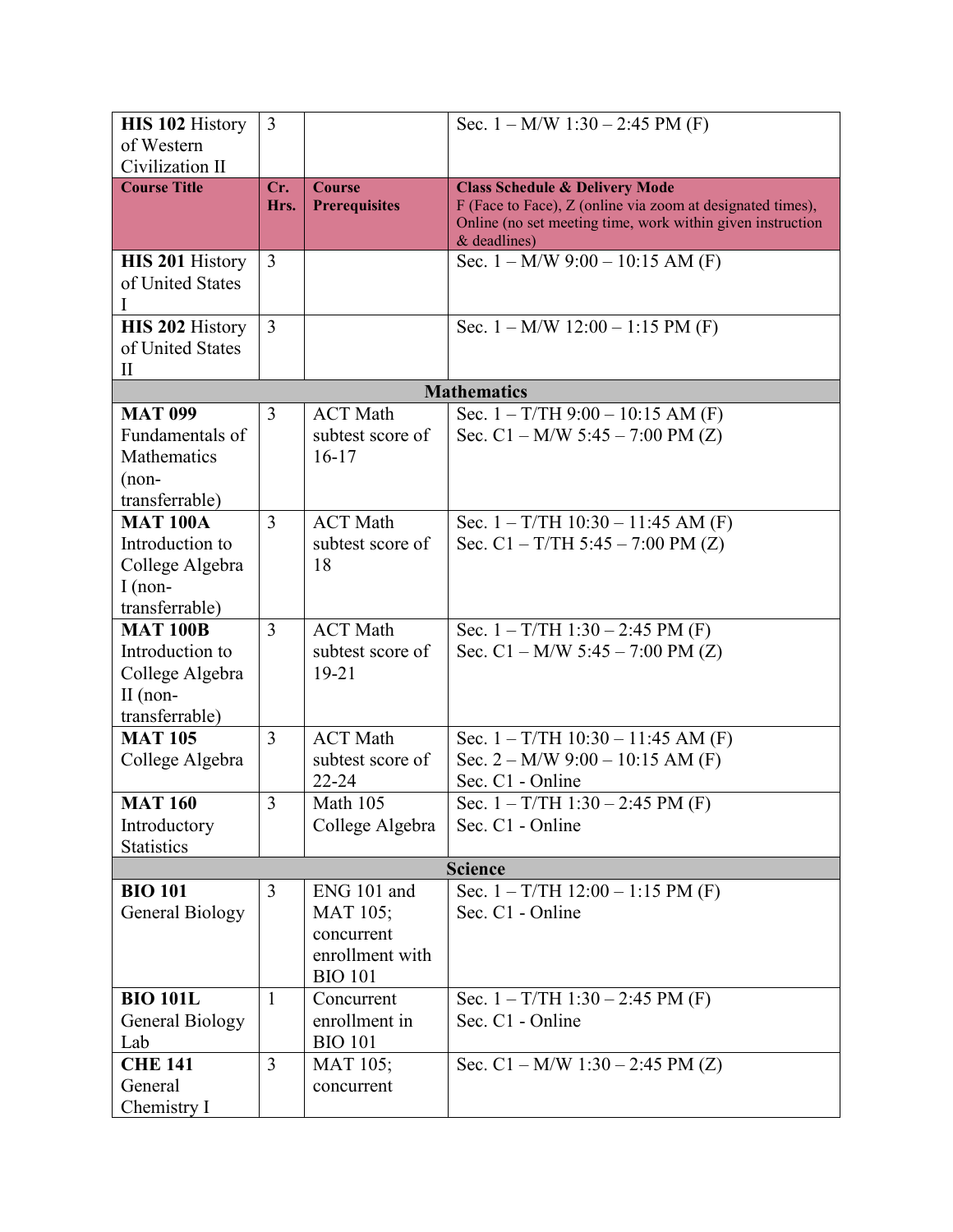|                                                             |                | enrollment in<br><b>CHE 141L</b>                                 |                                                                                                                                                                                         |  |  |
|-------------------------------------------------------------|----------------|------------------------------------------------------------------|-----------------------------------------------------------------------------------------------------------------------------------------------------------------------------------------|--|--|
| <b>Course Title</b>                                         | Cr.<br>Hrs.    | <b>Course</b><br><b>Prerequisites</b>                            | <b>Class Schedule &amp; Delivery Mode</b><br>F (Face to Face), Z (online via zoom at designated times),<br>Online (no set meeting time, work within given instruction<br>$&$ deadlines) |  |  |
| <b>CHE 141L</b><br>General<br>Chemistry I Lab               | $\mathbf{1}$   | <b>MAT 105;</b><br>concurrent<br>enrollment in<br><b>CHE 141</b> | Sec. $1 - TH$ 12:00 $- 2:45 PM$ (F)                                                                                                                                                     |  |  |
| <b>FSI 101</b><br>Food Science                              | 3              |                                                                  | Sec. $C1$ – Online                                                                                                                                                                      |  |  |
| <b>HSC 110</b><br>Medical<br>Terminology                    | 3              |                                                                  | Sec. $C1 - M/W$ 12:00 $- 1:15 PM(Z)$                                                                                                                                                    |  |  |
| <b>HSC 260</b><br>Emerging<br>Infectious<br><b>Diseases</b> | 3              |                                                                  | Sec. $C1 - T$ 12:00 – 1:15 PM (Z)<br>Dual Enrollment students are eligible to take this<br>course, but SCA funds do not cover the cost.                                                 |  |  |
| <b>PHY 101</b><br>Physical Science                          | 3              |                                                                  | Sec. C1 - Online                                                                                                                                                                        |  |  |
| <b>PHY 101L</b><br>Physical Science<br>I Lab                | $\mathbf{1}$   |                                                                  | Sec. C1 - Online                                                                                                                                                                        |  |  |
| <b>PHY 151</b><br>General Physics I                         | $\overline{3}$ | MAT 105;<br>concurrent<br>enrollment in<br><b>PHY 151L</b>       | Sec. $1 - M/W$ 4:30 $-$ 5:45 PM (F)                                                                                                                                                     |  |  |
| <b>PHY 151L</b><br>General Physics I<br>Lab                 | 1              | <b>MAT 105;</b><br>concurrent<br>enrollment in<br><b>PHY 151</b> | Sec. $1 - T$ 4:30 – 7:00 PM (F)                                                                                                                                                         |  |  |
| <b>Other</b>                                                |                |                                                                  |                                                                                                                                                                                         |  |  |
| <b>ACC 215</b><br>Principles of<br>Financial<br>Accounting  | 3              | <b>MAT 105</b>                                                   | Sec. $1 - TH$ 4:30 - 7:00 PM (F)                                                                                                                                                        |  |  |
| <b>BUS 218</b><br>Introduction to<br><b>Business</b>        | 3              |                                                                  | Sec. $C1 - Online$                                                                                                                                                                      |  |  |
| MUS 205 Music<br>Appreciation                               | $\overline{3}$ |                                                                  | Sec. $1 - M/W$ 1:30 $- 2:45 PM$ (F)<br>Sec. $C1 - Online$                                                                                                                               |  |  |